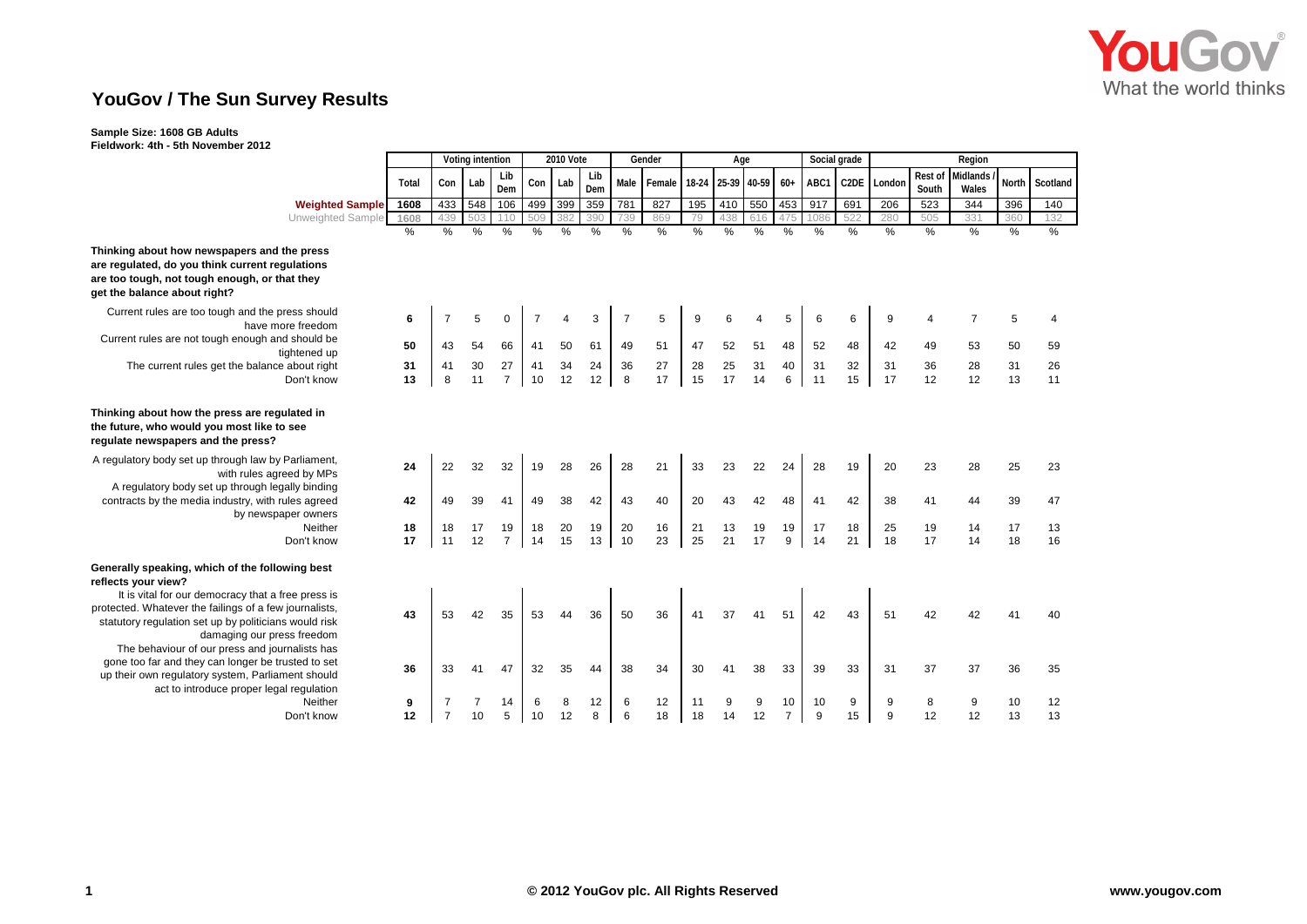

| Fieldwork: 4th - 5th November 2012                                                                                                                                                                                                               |               |                    |                |                |                |                |                    |                   |                      |                |                    |                    |                |                    |                |                    |                    |                   |                      |                    |  |
|--------------------------------------------------------------------------------------------------------------------------------------------------------------------------------------------------------------------------------------------------|---------------|--------------------|----------------|----------------|----------------|----------------|--------------------|-------------------|----------------------|----------------|--------------------|--------------------|----------------|--------------------|----------------|--------------------|--------------------|-------------------|----------------------|--------------------|--|
|                                                                                                                                                                                                                                                  |               | Voting intention   |                |                |                |                | 2010 Vote          | Gender            |                      |                | Age                |                    |                | Social grade       |                |                    |                    | Region            |                      |                    |  |
|                                                                                                                                                                                                                                                  | Total         | Con                | Lab            | Lib<br>Dem     | Con            | Lab            | Lib<br>Dem         | Male              | Female               | 18-24          | 25-39 40-59        |                    | $60+$          | ABC1               |                | C2DE Londor        | Rest of<br>South   | Midlands<br>Wales | <b>North</b>         | Scotland           |  |
| <b>Weighted Sample</b>                                                                                                                                                                                                                           | 1608          | 433                | 548            | 106            | 499            | 399            | 359                | 781               | 827                  | 195            | 410                | 550                | 453            | 917                | 691            | 206                | 523                | 344               | 396                  | 140                |  |
| Unweighted Sample                                                                                                                                                                                                                                | 1608          | 139                | 50.            |                |                |                | 390                |                   | 869                  | 79             | 438                | 616                |                | 086                | 522            | 280                | 505                | 33 <sup>2</sup>   | 360                  | 132                |  |
|                                                                                                                                                                                                                                                  | $\frac{0}{6}$ | $\frac{0}{6}$      | %              | %              | %              | %              | %                  | %                 | $\frac{0}{0}$        | $\frac{0}{6}$  | %                  | %                  | $\frac{0}{0}$  | $\frac{0}{0}$      | $\frac{0}{2}$  | %                  | %                  | $\frac{0}{6}$     | %                    | $\frac{0}{0}$      |  |
|                                                                                                                                                                                                                                                  |               |                    |                |                |                |                |                    |                   |                      |                |                    |                    |                |                    |                |                    |                    |                   |                      |                    |  |
| Who do you think should pay for a system of<br>press regulation?                                                                                                                                                                                 |               |                    |                |                |                |                |                    |                   |                      |                |                    |                    |                |                    |                |                    |                    |                   |                      |                    |  |
| The government should fund media regulation from<br>general taxation                                                                                                                                                                             | 9             | 8                  | 10             | 11             | $\overline{7}$ | 11             | $\overline{7}$     | 8                 | 9                    | 14             | 6                  | $\overline{7}$     | 10             | 9                  | 9              | 13                 | 6                  | $\overline{7}$    | 11                   | 8                  |  |
| The newspapers and media should fund media<br>regulation themselves                                                                                                                                                                              | 78            | 83                 | 81             | 85             | 85             | 79             | 79                 | 82                | 75                   | 71             | 78                 | 78                 | 83             | 79                 | 78             | 70                 | 83                 | 83                | 74                   | 77                 |  |
| Don't know                                                                                                                                                                                                                                       | 13            | 9                  | 9              | $\overline{4}$ | 9              | 10             | 14                 | 9                 | 16                   | 16             | 16                 | 15                 | $\overline{7}$ | 12                 | 14             | 16                 | 11                 | 10                | 15                   | 15                 |  |
| To what extent, if at all, would you trust<br>Parliament and politicians to set up a fair<br>system of press regulation?                                                                                                                         |               |                    |                |                |                |                |                    |                   |                      |                |                    |                    |                |                    |                |                    |                    |                   |                      |                    |  |
| Trust a lot                                                                                                                                                                                                                                      | 1             | $\mathbf{1}$       | $\mathbf{1}$   | 0              | 0              | $\overline{c}$ | $\mathbf{1}$       | $\overline{1}$    | $\mathbf{1}$         | $\mathbf 0$    | 2                  | $\mathbf{1}$       | $\mathbf{1}$   | $\mathbf 1$        | 0              | 0                  | 1                  | 0                 | $\overline{1}$       | $\mathbf{1}$       |  |
| Trust a fair amount                                                                                                                                                                                                                              | 26            | 37                 | 30             | 33             | 31             | 26             | 27                 | 28                | 25                   | 25             | 26                 | 26                 | 27             | 30                 | 21             | 26                 | 26                 | 26                | 25                   | 28                 |  |
| TOTAL TRUST A LOT / A FAIR AMOUNT<br>Do not trust a lot                                                                                                                                                                                          | 27<br>37      | 38<br>35           | 31<br>39       | 33<br>45       | 31<br>33       | 28<br>37       | 28<br>46           | 29<br>40          | 26<br>33             | 25<br>44       | 28<br>36           | 27<br>33           | 28<br>38       | 31<br>40           | 21<br>33       | 26<br>32           | 27<br>39           | 26<br>37          | 26<br>37             | 29<br>32           |  |
| Do not trust at all                                                                                                                                                                                                                              | 24            | 16                 | 21             | 16             | 25             | 23             | 19                 | 24                | 23                   | 13             | 18                 | 26                 | 30             | 18                 | 31             | 30                 | 22                 | 24                | 22                   | 23                 |  |
| TOTAL DO NOT TRUST A LOT / AT ALL                                                                                                                                                                                                                | 61            | 51                 | 60             | 61             | 58             | 60             | 65                 | 64                | 56                   | 57             | 54                 | 59                 | 68             | 58                 | 64             | 62                 | 61                 | 61                | 59                   | 55                 |  |
| Don't know                                                                                                                                                                                                                                       | 13            | 11                 | 9              | 6              | 11             | 13             | 8                  | $\overline{7}$    | 18                   | 17             | 19                 | 14                 | 4              | 11                 | 15             | 12                 | 11                 | 13                | 14                   | 16                 |  |
| And to what extent, if at all, would you trust<br>newspapers and journalists to set up a fair<br>system of press regulation?<br>Trust a lot<br>Trust a fair amount                                                                               | 1<br>26       | $\mathbf{1}$<br>37 | 0<br>25        | 0<br>24        | 0<br>38        | 1<br>23        | $\mathbf{1}$<br>19 | $\mathbf 0$<br>26 | $\overline{1}$<br>26 | 0<br>20        | $\mathbf{1}$<br>27 | $\mathbf{1}$<br>24 | 0<br>30        | $\mathbf{1}$<br>26 | 0<br>26        | $\mathbf{1}$<br>28 | $\mathbf{1}$<br>26 | 0<br>25           | $\overline{1}$<br>28 | $\mathbf{1}$<br>20 |  |
| TOTAL TRUST A LOT / A FAIR AMOUNT                                                                                                                                                                                                                | 27            | 38                 | 25             | 24             | 38             | 24             | 20                 | 26                | 27                   | 20             | 28                 | 25                 | 30             | 27                 | 26             | 29                 | 27                 | 25                | 29                   | 21                 |  |
| Do not trust a lot                                                                                                                                                                                                                               | 38            | 36                 | 39             | 44             | 35             | 39             | 43                 | 37                | 38                   | 37             | 34                 | 35                 | 44             | 40                 | 35             | 39                 | 35                 | 40                | 37                   | 42                 |  |
| Do not trust at all                                                                                                                                                                                                                              | 25            | 17                 | 28             | 25             | 17             | 26             | 30                 | 28                | 22                   | 29             | 24                 | 28                 | 21             | 24                 | 26             | 19                 | 28                 | 24                | 25                   | 24                 |  |
| TOTAL DO NOT TRUST A LOT / AT ALL                                                                                                                                                                                                                | 63            | 53                 | 67             | 69             | 52             | 65             | 73                 | 65                | 60                   | 66             | 58                 | 63                 | 65             | 64                 | 61             | 58                 | 63                 | 64                | 62                   | 66                 |  |
| Don't know                                                                                                                                                                                                                                       | 11            | 9                  | 8              | 6              | 10             | 10             | $\overline{7}$     | 8                 | 13                   | 14             | 14                 | 12                 | 5              | 10                 | 12             | 12                 | 9                  | 11                | 10                   | 13                 |  |
| Imagine a legal system of press regulation was<br>set up by Parliament. What risk, if any, do you<br>think there is that future governments would<br>use a legal system of press regulation to try and<br>stop newspapers from criticising them? |               |                    |                |                |                |                |                    |                   |                      |                |                    |                    |                |                    |                |                    |                    |                   |                      |                    |  |
| A large risk                                                                                                                                                                                                                                     | 37            | 35                 | 38             | 27             | 39             | 39             | 35                 | 37                | 37                   | 30             | 29                 | 37                 | 47             | 36                 | 39             | 42                 | 32                 | 36                | 41                   | 39                 |  |
| A small risk                                                                                                                                                                                                                                     | 38            | 48                 | 35             | 58             | 42             | 37             | 45                 | 42                | 35                   | 31             | 42                 | 37                 | 40             | 42                 | 34             | 36                 | 42                 | 39                | 35                   | 37                 |  |
| <b>TOTAL RISK</b>                                                                                                                                                                                                                                | 75            | 83                 | 73             | 85             | 81             | 76             | 80                 | 79                | 72                   | 61             | 71                 | 74                 | 87             | 78                 | 73             | 78                 | 74                 | 75                | 76                   | 76                 |  |
| No real risk                                                                                                                                                                                                                                     | 9             | 11                 | 12             | 8              | 9              | 11             | 9                  | 11                | 8                    | 16             | 10                 | 9                  | $\overline{7}$ | 10                 | 9              | $\overline{7}$     | 10                 | 10                | 9                    | 11                 |  |
| No risk at all                                                                                                                                                                                                                                   | $\mathbf{2}$  | $\mathbf 0$        | $\overline{2}$ | $\mathbf 0$    | $\mathbf{1}$   | $\overline{2}$ | $\overline{2}$     | $\overline{c}$    | $\overline{2}$       | $\overline{2}$ | $\overline{2}$     | $\overline{2}$     | 0              | $\overline{2}$     | $\overline{2}$ | $\overline{2}$     | 2                  | 3                 | $\mathbf 0$          | $\mathbf{1}$       |  |
| <b>TOTAL NO RISK</b>                                                                                                                                                                                                                             | 11            | 11                 | 14             | $\bf{8}$       | 10             | 13             | 11                 | 13                | 10                   | 18             | 12                 | 11                 | $\overline{7}$ | 12                 | 11             | 9                  | 12                 | 13                | 9                    | 12                 |  |
| Don't know                                                                                                                                                                                                                                       | 13            | 6                  | 12             | 6              | 9              | 11             | 9                  | 8                 | 19                   | 20             | 18                 | 14                 | 5              | 11                 | 16             | 13                 | 14                 | 11                | 14                   | 12                 |  |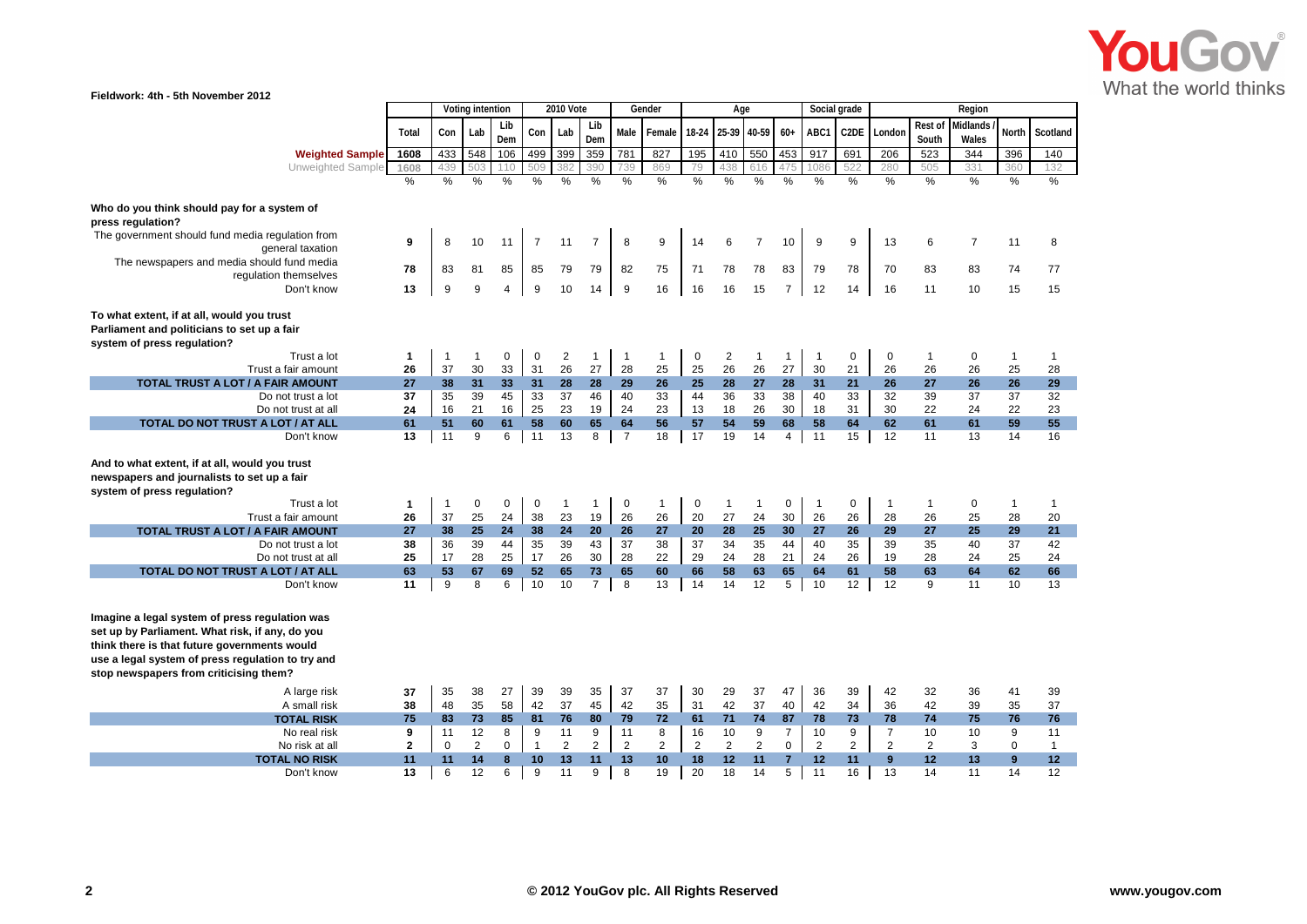

**Fieldwork: 4th - 5th November 2012**

|                        |       |     | 2010 Vote<br>Voting intention |            |     |     |            | Gender |                              | Age  |      |               |      | Social grade | Region |             |       |                             |       |          |  |  |
|------------------------|-------|-----|-------------------------------|------------|-----|-----|------------|--------|------------------------------|------|------|---------------|------|--------------|--------|-------------|-------|-----------------------------|-------|----------|--|--|
|                        | Total | Con | Lab I                         | Lib<br>Dem | Con | Lab | Lib<br>Dem | Male   | Female 18-24 25-39 40-59 60+ |      |      |               |      | ABC1         |        | C2DE London | South | Rest of Midlands /<br>Wales | North | Scotland |  |  |
| <b>Weighted Sample</b> | 1608  | 433 | 548                           | 106        | 499 | 399 | 359        | 781    | 827                          | 195  | 410  | 550           | 453  | 917          | 691    | 206         | 523   | 344                         | 396   | 140      |  |  |
| Unweighted Sample      | 1608  | 439 | 503                           |            | 509 | 382 | 390        | 739    | 869                          | 79   | 438  | 616           |      | 1086         | 522    | 280         | 505   | 331                         | 360   | 132      |  |  |
|                        |       |     | %                             | $\%$       | %   | %   | %          | %      |                              | $\%$ | $\%$ | $\frac{0}{0}$ | $\%$ |              | %      | %           | %     | %                           |       | %        |  |  |

**The Leveson inquiry into the conduct and practices of the media has looked at whether newspapers should sometimes be allowed to break the law if it is necessary to investigate important stories that are in the public interest. They have also looked at questions of privacy and the degree that newspapers should be able to report on the lives of people in the public eye**

**Thinking about the different sorts of** 

**investigative news stories the media run, look at each of the following and say whether you think the media should be allowed to report them, and whether it would be acceptable to break the law to investigate them**

**Stories uncovering corrupt politicians**

It is important that newspapers should be able to run these stories, and in some circumstances they would be justified in breaking the law if it was necessary to investigate them It is important that newspapers should be able to run these stories, but breaking the law to investigate them would never be justified It is not important for newspapers to run stories like this, but it would be wrong to ban them from doing so

Newspapers should be completely banned from

| apers should be able to<br>me circumstances they<br>reaking the law if it was<br>ary to investigate them | 39             | 38 | 43 | 37 | 41 | 38 | 44 | 44 | 35 | 36 | 40 | 40 | 40 | 37 | 42 | 47 | 34 | 40 | 40 | 43       |
|----------------------------------------------------------------------------------------------------------|----------------|----|----|----|----|----|----|----|----|----|----|----|----|----|----|----|----|----|----|----------|
| apers should be able to<br>but breaking the law to<br>vould never be justified                           | 51             | 58 | 49 | 60 | 54 | 52 | 49 | 49 | 54 | 53 | 49 | 51 | 54 | 56 | 45 | 44 | 57 | 50 | 51 | 47       |
| apers to run stories like<br>to ban them from doing<br>so                                                | $\overline{2}$ |    | 3  |    |    | 4  |    |    |    |    |    |    | 3  |    | 2  |    |    |    |    |          |
| ompletely banned from<br>running stories like this                                                       |                |    |    |    |    |    | 0  |    |    | 0  |    |    |    |    |    |    |    |    |    | $\Omega$ |
| Don't know                                                                                               |                |    |    | ົ  |    | 6  | 6  |    | 9  | 12 |    |    |    |    | 10 |    |    |    | 8  | 8        |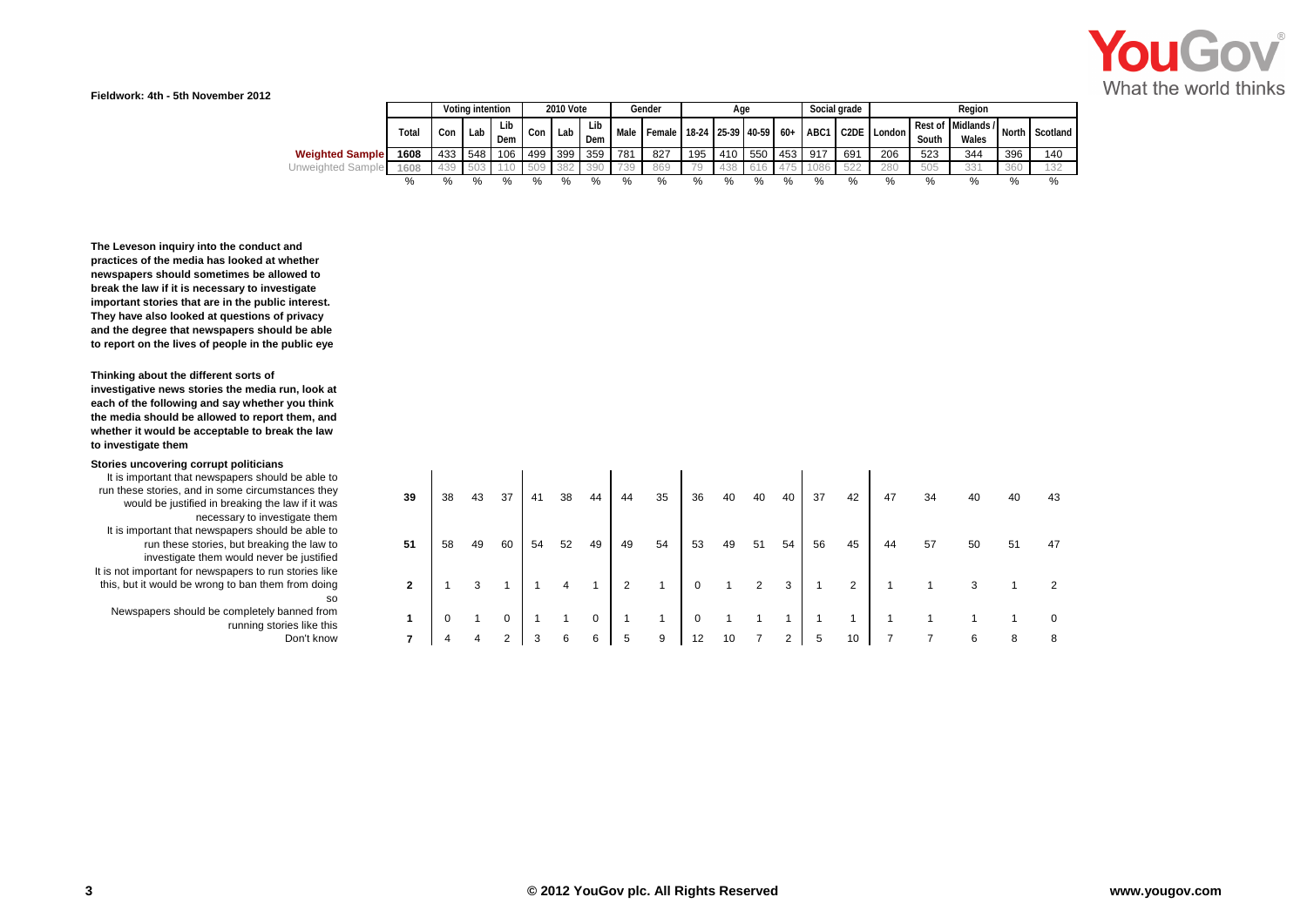

## **Fieldwork: 4th - 5th November 2012**

|                                                        |                         |                | Voting intention        |                | <b>2010 Vote</b> |                |                | Gender                  |                  | Age         |                   |                |                | Social grade            |                |                |                  | Region            |              |                |
|--------------------------------------------------------|-------------------------|----------------|-------------------------|----------------|------------------|----------------|----------------|-------------------------|------------------|-------------|-------------------|----------------|----------------|-------------------------|----------------|----------------|------------------|-------------------|--------------|----------------|
|                                                        | Total                   | Con            | Lab                     | Lib<br>Dem     | Con              | Lab            | Lib<br>Dem     | Male                    | Female           |             | 18-24 25-39 40-59 |                | $60+$          | ABC1                    | C2DE           | London         | Rest of<br>South | Midlands<br>Wales | North        | Scotland       |
| <b>Weighted Sample</b>                                 | 1608                    | 433            | 548                     | 106            | 499              | 399            | 359            | 781                     | 827              | 195         | 410               | 550            | 453            | 917                     | 691            | 206            | 523              | 344               | 396          | 140            |
| Unweighted Sample                                      | 1608                    | 439            | 503                     | 110            | 509              | 382            | 390            | 739                     | 869              | 79          | 438               | 616            | 475            | 1086                    | 522            | 280            | 505              | 331               | 360          | 132            |
|                                                        | %                       | %              | $\frac{0}{6}$           | $\frac{0}{0}$  | $\frac{0}{0}$    | $\frac{0}{0}$  | %              | %                       | %                | $\%$        | %                 | $\frac{0}{0}$  | $\frac{0}{0}$  | $\frac{9}{6}$           | %              | $\frac{0}{0}$  | $\frac{0}{0}$    | $\frac{0}{6}$     | %            | $\%$           |
| Stories about politicians behaving in legal, but       |                         |                |                         |                |                  |                |                |                         |                  |             |                   |                |                |                         |                |                |                  |                   |              |                |
| morally dubious ways                                   |                         |                |                         |                |                  |                |                |                         |                  |             |                   |                |                |                         |                |                |                  |                   |              |                |
| It is important that newspapers should be able to      |                         |                |                         |                |                  |                |                |                         |                  |             |                   |                |                |                         |                |                |                  |                   |              |                |
| run these stories, and in some circumstances they      | 20                      | 15             | 28                      | 12             | 19               | 22             | 20             | 22                      | 18               | 13          | 19                | 21             | 22             | 17                      | 24             | 25             | 16               | 21                | 23           | 15             |
| would be justified in breaking the law if it was       |                         |                |                         |                |                  |                |                |                         |                  |             |                   |                |                |                         |                |                |                  |                   |              |                |
| necessary to investigate them                          |                         |                |                         |                |                  |                |                |                         |                  |             |                   |                |                |                         |                |                |                  |                   |              |                |
| It is important that newspapers should be able to      |                         |                |                         |                |                  |                |                |                         |                  |             |                   |                |                |                         |                |                |                  |                   |              |                |
| run these stories, but breaking the law to             | 57                      | 63             | 53                      | 65             | 62               | 56             | 56             | 56                      | 57               | 50          | 54                | 56             | 63             | 60                      | 52             | 52             | 62               | 55                | 55           | 52             |
| investigate them would never be justified              |                         |                |                         |                |                  |                |                |                         |                  |             |                   |                |                |                         |                |                |                  |                   |              |                |
| It is not important for newspapers to run stories like |                         |                |                         |                |                  |                |                |                         |                  |             |                   |                |                |                         |                |                |                  |                   |              |                |
| this, but it would be wrong to ban them from doing     | 15                      | 15             | 14                      | 18             | 13               | 15             | 18             | 15                      | 14               | 25          | 13                | 14             | 11             | 16                      | 13             | 14             | 14               | 14                | 13           | 23             |
|                                                        |                         |                |                         |                |                  |                |                |                         |                  |             |                   |                |                |                         |                |                |                  |                   |              |                |
| Newspapers should be completely banned from            |                         |                |                         |                |                  |                |                |                         |                  |             |                   |                |                |                         |                |                |                  |                   |              |                |
| running stories like this                              | $\boldsymbol{2}$        | 4              |                         | 3              | 3                |                | $\mathbf{1}$   | $\overline{\mathbf{c}}$ | $\boldsymbol{2}$ | $\mathbf 0$ | 3                 |                | 1              | $\overline{\mathbf{c}}$ | $\overline{c}$ | -1             | $\overline{1}$   | $\overline{4}$    | $\mathbf{1}$ | 1              |
| Don't know                                             | $\overline{7}$          | $\overline{2}$ | $\overline{4}$          | $\overline{2}$ | 3                | 6              | 5              | 5                       | 9                | 12          | 10                | $\overline{7}$ | $\overline{2}$ | 5                       | 9              | 8              | 6                | 6                 | 8            | 8              |
| Stories about bad or damaging government               |                         |                |                         |                |                  |                |                |                         |                  |             |                   |                |                |                         |                |                |                  |                   |              |                |
| policies                                               |                         |                |                         |                |                  |                |                |                         |                  |             |                   |                |                |                         |                |                |                  |                   |              |                |
| It is important that newspapers should be able to      |                         |                |                         |                |                  |                |                |                         |                  |             |                   |                |                |                         |                |                |                  |                   |              |                |
| run these stories, and in some circumstances they      |                         |                |                         |                |                  |                |                |                         |                  |             |                   |                |                |                         |                |                |                  |                   |              |                |
| would be justified in breaking the law if it was       | 31                      | 26             | 37                      | 23             | 31               | 30             | 34             | 34                      | 28               | 27          | 30                | 31             | 33             | 27                      | 36             | 37             | 28               | 33                | 31           | 27             |
| necessary to investigate them                          |                         |                |                         |                |                  |                |                |                         |                  |             |                   |                |                |                         |                |                |                  |                   |              |                |
| It is important that newspapers should be able to      |                         |                |                         |                |                  |                |                |                         |                  |             |                   |                |                |                         |                |                |                  |                   |              |                |
| run these stories, but breaking the law to             | 57                      | 62             | 55                      | 63             | 58               | 61             | 59             | 56                      | 58               | 53          | 53                | 57             | 61             | 63                      | 49             | 54             | 58               | 54                | 56           | 62             |
| investigate them would never be justified              |                         |                |                         |                |                  |                |                |                         |                  |             |                   |                |                |                         |                |                |                  |                   |              |                |
| It is not important for newspapers to run stories like |                         |                |                         |                |                  |                |                |                         |                  |             |                   |                |                |                         |                |                |                  |                   |              |                |
| this, but it would be wrong to ban them from doing     | 5                       | 8              | 3                       | 9              | $\overline{7}$   | $\overline{2}$ | $\overline{2}$ | 5                       | $\overline{4}$   | 9           | 6                 | 5              | 2              | 5                       | 5              | $\overline{2}$ | $\overline{7}$   | 6                 | 3            | $\overline{2}$ |
|                                                        |                         |                |                         |                |                  |                |                |                         |                  |             |                   |                |                |                         |                |                |                  |                   |              |                |
| Newspapers should be completely banned from            |                         |                |                         |                |                  |                |                |                         |                  |             |                   |                |                |                         |                |                |                  |                   |              |                |
| running stories like this                              | 0                       | $\mathbf{1}$   | 0                       | $\mathbf 0$    |                  |                | $\mathbf 0$    | 0                       | $\mathbf{1}$     | $\mathbf 0$ | $\Omega$          |                | 1              | $\mathbf{1}$            | $\mathbf 0$    | $\mathbf 0$    | $\mathbf 0$      | 1                 | 0            |                |
| Don't know                                             | $\overline{\mathbf{r}}$ | 3              | $\overline{\mathbf{A}}$ | 5              | 3                | $\overline{7}$ | 5              | 5                       | 9                | 11          | 10                | $\overline{7}$ | 3              | 5                       | 10             | $\overline{7}$ | 6                | 6                 | 9            | 8              |
| Stories about corrupt business people                  |                         |                |                         |                |                  |                |                |                         |                  |             |                   |                |                |                         |                |                |                  |                   |              |                |
| It is important that newspapers should be able to      |                         |                |                         |                |                  |                |                |                         |                  |             |                   |                |                |                         |                |                |                  |                   |              |                |
| run these stories, and in some circumstances they      |                         |                |                         |                |                  |                |                |                         |                  |             |                   |                |                |                         |                |                |                  |                   |              |                |
| would be justified in breaking the law if it was       | 38                      | 36             | 42                      | 36             | 42               | 36             | 42             | 44                      | 32               | 24          | 37                | 38             | 44             | 34                      | 43             | 45             | 36               | 36                | 38           | 39             |
| necessary to investigate them                          |                         |                |                         |                |                  |                |                |                         |                  |             |                   |                |                |                         |                |                |                  |                   |              |                |
| It is important that newspapers should be able to      |                         |                |                         |                |                  |                |                |                         |                  |             |                   |                |                |                         |                |                |                  |                   |              |                |
| run these stories, but breaking the law to             | 52                      | 57             | 49                      | 57             | 51               | 55             | 52             | 47                      | 56               | 53          | 50                | 52             | 52             | 56                      | 45             | 46             | 54               | 53                | 50           | 51             |
| investigate them would never be justified              |                         |                |                         |                |                  |                |                |                         |                  |             |                   |                |                |                         |                |                |                  |                   |              |                |
| It is not important for newspapers to run stories like |                         |                |                         |                |                  |                |                |                         |                  |             |                   |                |                |                         |                |                |                  |                   |              |                |
| this, but it would be wrong to ban them from doing     | 4                       |                | 5                       |                |                  | 3              | $\overline{2}$ | 4                       | $\overline{4}$   | 12          | 3                 | 4              | $\overline{2}$ | 5                       | 2              | $\overline{2}$ | 5                | 5                 | 4            | $\overline{2}$ |
| <b>SO</b>                                              |                         |                |                         |                |                  |                |                |                         |                  |             |                   |                |                |                         |                |                |                  |                   |              |                |
| Newspapers should be completely banned from            |                         |                |                         |                |                  |                |                |                         |                  |             |                   |                |                |                         |                |                |                  |                   |              |                |
| running stories like this                              | 0                       | $\mathbf 1$    | 0                       | 0              |                  | $\Omega$       | $\mathbf 0$    | 0                       | $\mathbf 0$      | $\Omega$    |                   | 0              | 0              | $\mathbf 0$             | 0              | $\mathbf 0$    | $\mathbf 0$      |                   | $\mathbf 0$  | 0              |
| Don't know                                             | 6                       | 3              | 3                       | $\overline{2}$ | 3                | 5              | 5              | 5                       | 8                | 12          | 9                 | 6              | 2              | 5                       | 9              | 7              | 5                | 5                 | 8            | 8              |
|                                                        |                         |                |                         |                |                  |                |                |                         |                  |             |                   |                |                |                         |                |                |                  |                   |              |                |